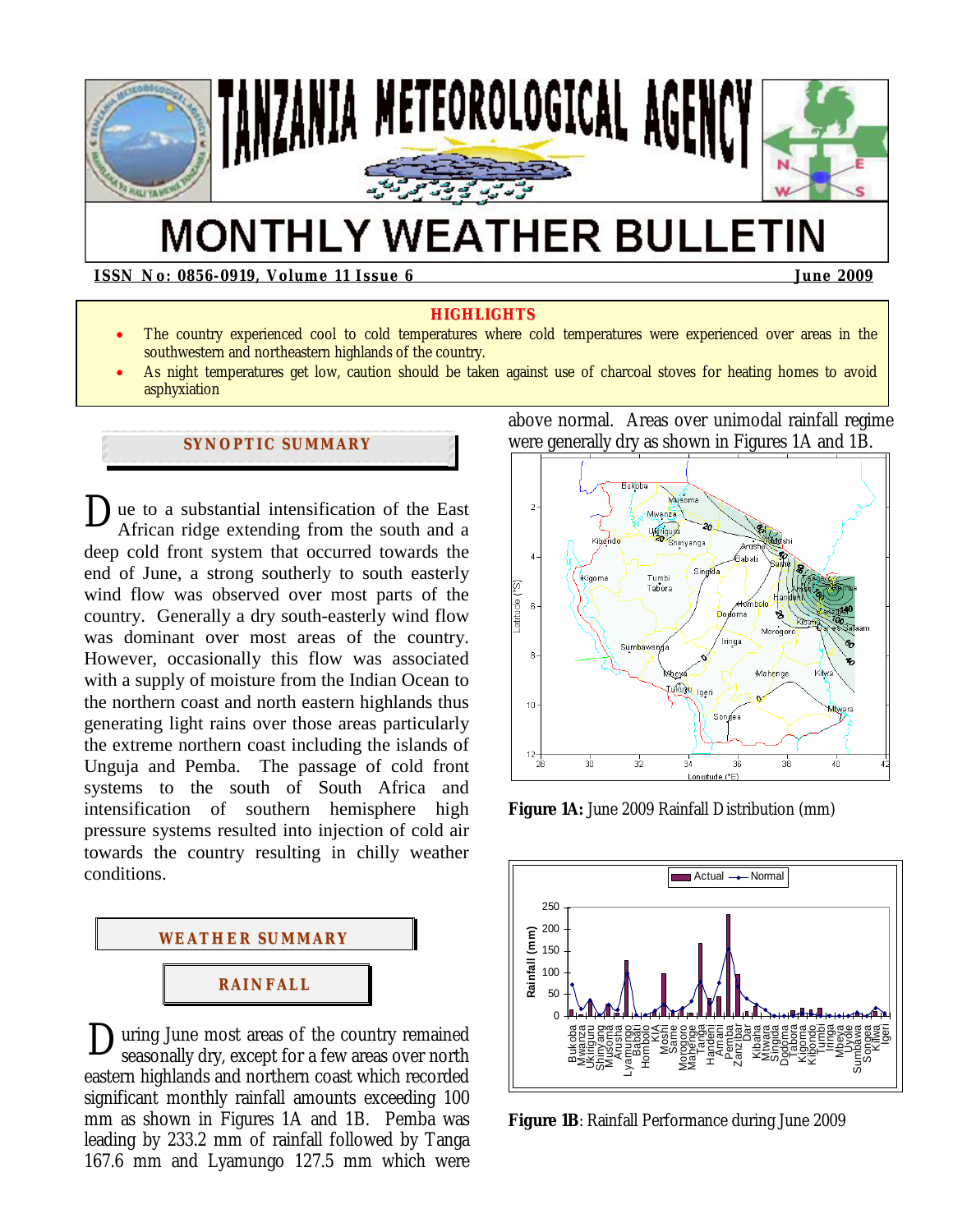### **MEAN AIR TEMPERATURE**

uring the month under review the country experienced cool to cold temperatures where cold temperatures were experienced over areas in the southwestern and northeastern highlands of the country as indicated in Figure 2A and 2B.  $\sum_{\alpha}$ 





Mean maximum temperatures ranged between 25 ºC and 31ºC as indicated in Figure 2A. The highest absolute maximum temperature of 30.9 °C was reported at Dar es Salaam during the first dekad of the month. The lowest mean maximum temperature was about 23.1 °C over Lyamungo in the north eastern highlands.

Mean minimum air temperatures ranged from 9 ºC to 23 ºC as shown in Figure 2B. The lowest value of the mean minimum temperature was about 7 °C at Mbeya in the south western highlands while the highest value of about 24.1°C was at Pemba over the coastal belt. During the second dekad of the month Mbeya recorded the lowest absolute temperature of about 6 °C.

## **MEAN SUNSHINE HOURS**

unshine duration across the country during June Sunshine duration across the country during June<br>
Sindicates that the mean bright sunshine hours ranged from about 5 hrs/day over few areas in the northeastern highlands to more than 9 hrs/day over central, western, southwestern highlands, southern, and southern coast areas as shown in Figure 3.



More hours of sunshine are anticipated over much of the country in July as seasonal dry season prevails.

#### **MEAN WI ND SPEED**

 ean wind speeds across the country ranged Mean wind speeds across the country ranged between 4 to 14 km/hr during the month of May as indicated in Figure 4. Some parts of north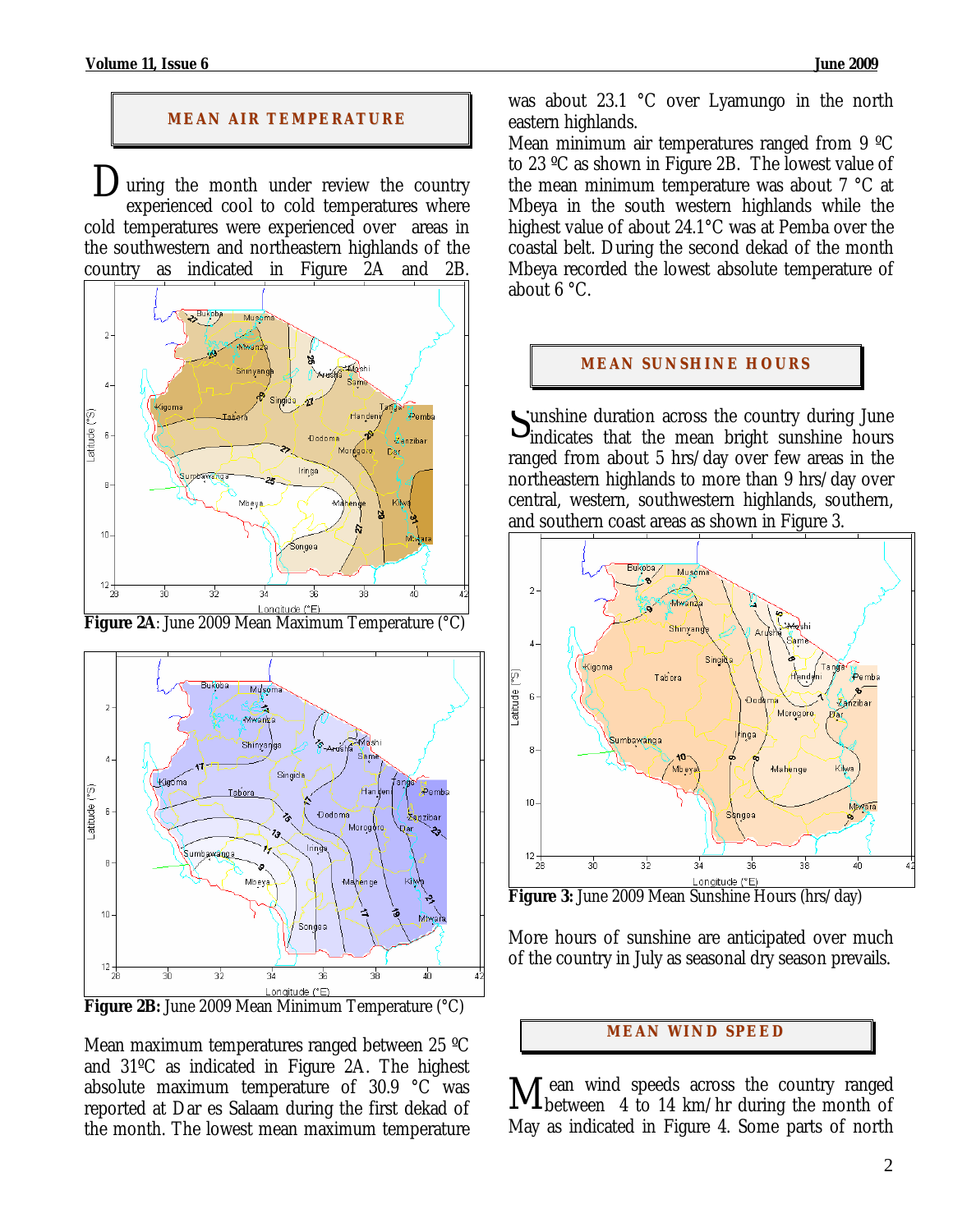eastern highlands experienced windy conditions that exceeded 14 km/hr. Low wind speed of below 4 km/hr were recorded over Moshi, Shinyanga, Songea, and Morogoro as shown in Figure 4. Windy conditions experienced over north eastern highlands, western (Tabora), and coastal regions increased occurrence of higher evaporation rates and water deficit*.*



**Figure 4:** June 2009 Mean wind speed (km/hr)

#### **SATELLITE I NFORMATION**

Figure 5 depicts the status of vegetation greening<br>and coverage during the second dekad of June and coverage during the second dekad of June 2009 as Normalized Difference Vegetation Index (NDVI) from METEOSAT satellite sensor. In dekad 2 June 2009, the satellite depicted NDVI between very low to low indices over most parts of the northeastern highlands (Arusha, Manyara, and Kilimanjaro regions), eastern Shinyanga region, western (northern part of Tabora region), and central (Dodoma and Singida regions), and northern Iringa region. However, the vegetation has performed better (high to very high indices) mainly over the western, southern regions and coastal belt. The observed low NDVI indices over the livestock potential areas (northeastern highlands, Lake Victoria basin, central and Tabora region) is a preliminary indicator that pasture supply is likely to be low as the dry season continues.



**Figure 5:** Vegetation condition during June 11-20, 2009.

#### **AGROMETEOROLOGICAL SUMMARY**

uring the month of June soil moisture levels During the month of June soil moisture levels<br>Continued declining over much of the country due to the prevailing dry season. Over the bimodal rainfall regime further decrease of soil moisture has favoured drying up of field crops that were between full ripeness and harvesting maturity. Soil moisture replenishment that was observed over a few localized areas in northern coast and northeastern highlands was not useful to maize crops at between wax ripeness and harvesting maturity which had already been affected by soil moisture stress. Crop yields are anticipated to be poor as a result of false start and poor rainfall distribution experienced over much of northeastern highlands (Arusha, Kilimanjaro, and Manyara regions) and northern coastal areas (Tanga, Morogoro, and Coast regions) during *Masika* 2009 cropping season.

Over unimodal rainfall regime (southwestern highlands, western, southern, southern coast, and central) many farmers have finished harvesting of maize, beans and paddy. Crop yields in this regime are variable, where some areas of Central (Dodoma region and northern Iringa), and southern coast (Lindi and Mtwara regions) have had below average harvests.

Market supply for cassava over several areas of the country slightly declined, while pastures and water